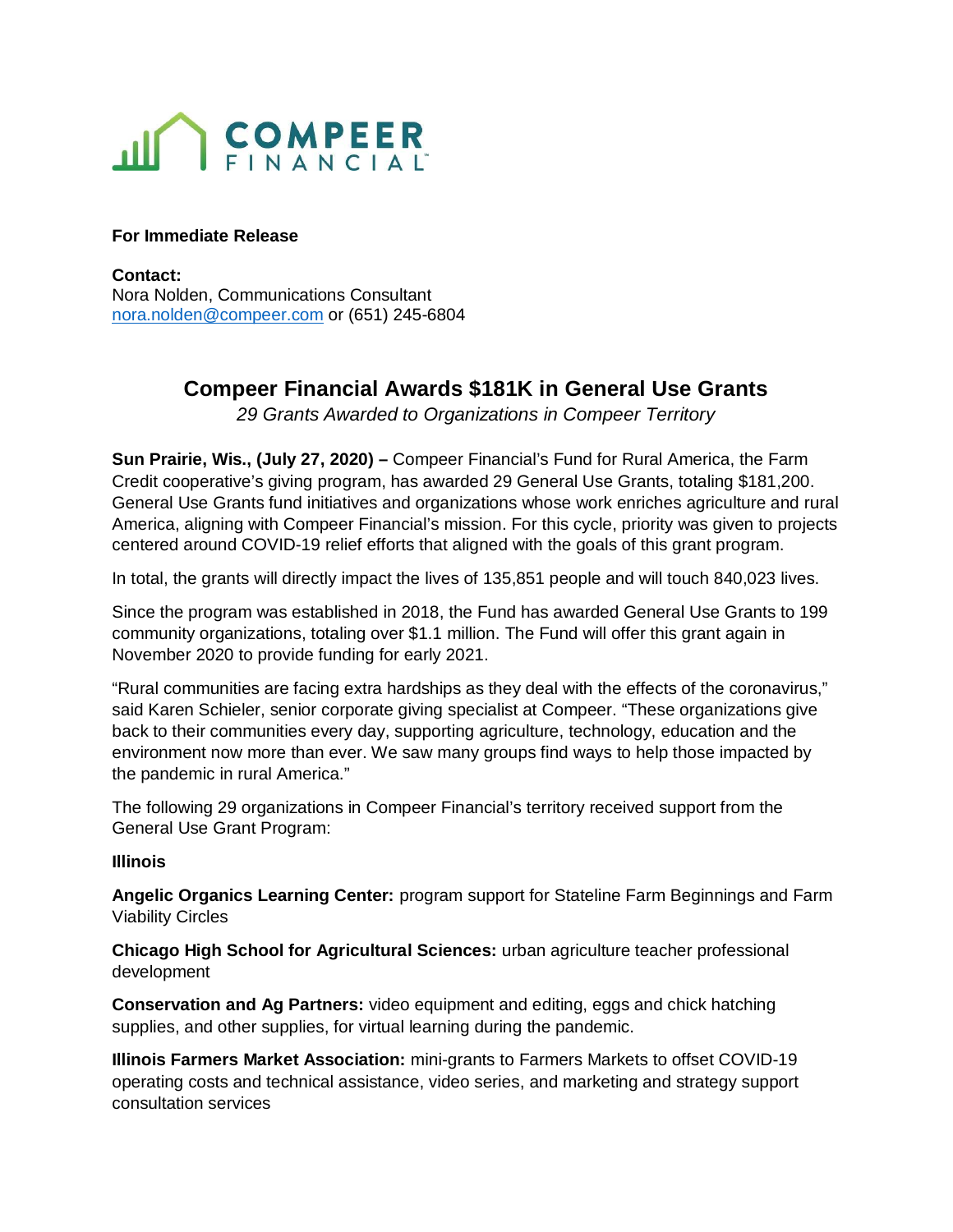**Kane County:** mini-grants to Kane County direct sale farmers for financial costs associated with the COVID-19 virus and the adjustment to e-commerce and market challenges

**People's Resource Center:** sourcing and purchasing high demand food items and household products, which are needed to help families impacted by COVID-19

**Rural Schools Collaborative:** develop a support network for the rural teacher corps programs, as rural schools are impacted by COVID-19

**Smart Farm of Barrington:** the costs of plants including bare root and potted plants, seeds, bulbs, understory plants and a variety of bushes for the Permaculture Community Food Forest

#### **Minnesota**

**Agricultural Utilization Research Institute:** transforming an existing space at the Waseca Coproducts Pilot Lab into a certified food grade area

**Central Minnesota Vegetable Growers Association:** general operating support for changes in service model for farmers markets due to COVID

**Lutheran Social Service of Minnesota/LSS Meals:** the cost of providing extra meals to seniors in Southwestern Minnesota because of COVID-19

**Maple River Loaves and Fishes Food Shelf:** replacing old tile flooring with new flooring and updating the shelving units

**Minnesota Agriculture in the Classroom:** the development of robust resources, communication and data collection tools for Farm Camp

**Renewing the Countryside:** conducting an online farmland access short-course for beginning and emerging farmers, and to provide one-on-one assistance from trained farmland access navigators

**Sustainable Farming Association of Minnesota:** broad based short and long term technical assistance to local food producers, as producers are impacted by COVID-19

## **Wisconsin**

**Community Connections Free Clinic:** purchasing supplies, medications, and equipment, and mechanical needs for the Outreach Bus

**Curds for Kids:** purchasing cheese curds to include in schools summer meals, especially following the pandemic

**Free Clinic of Pierce and St. Croix Counties:** providing medical services after being impacted by COVID-19

**GROW:** increasing access to fresh, locally grown and healthy food snacks to free lunch and food pantry sites, after seeing an increased need because of COVID-19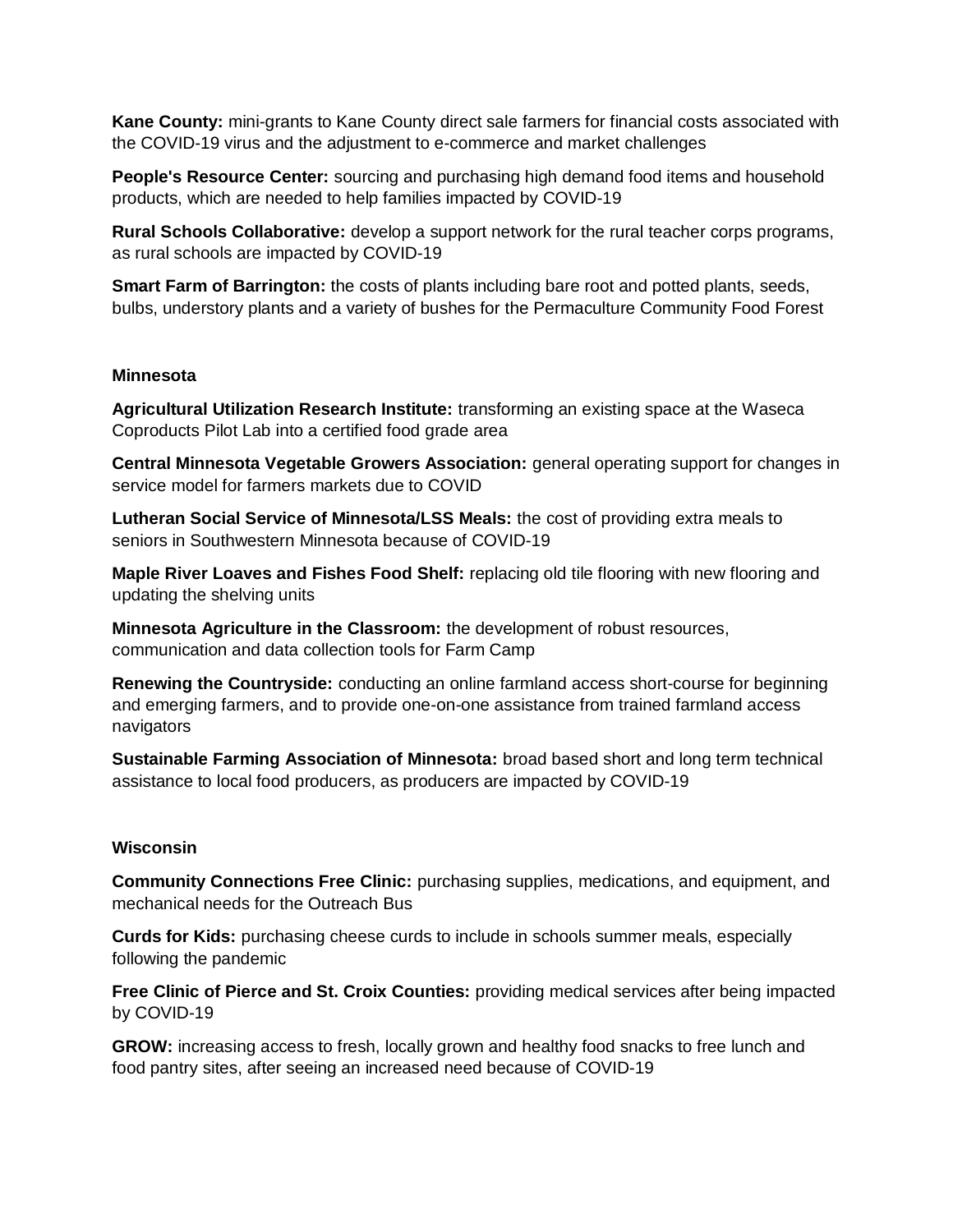**HealthNet of Rock County:** providing home healthcare to migrant farm workers who have been impacted by COVID-19

**Living Hope Food Pantry:** purchasing milk, butter, yogurt, personal care items and cleaning supplies, after increased need because of COVID-19

**Madison Area Food Pantry Gardens, Inc:** a solar powered walk-in cooler, which was needed after a shared space was impacted by COVID-19

**Midwest Organic and Sustainable Education Service**: staff training to provide more digital content and respond to shifting needs for farmer focused education and resources in response to the COVID-19 pandemic

**Neighbors Helping Neighbors:** support for food insecurity efforts and additional relief services

**REAP Food Group:** increasing support and technical assistance to farmers including free digital listings and webinars and resources on digital marketing and sales platforms, as producers are impacted by COVID-19

**Sheboygan River Progressive Farmers:** educational programs including field days, field signs and newsletter

**Society of St. Vincent de Paul Council of Dodge County:** expanding food box meals by purchasing dairy, protein, and produce items, after increased need because of COVID-19

**United Way of Dunn County:** providing free personal protection kits and educational materials to community members, and personal protection supplies for staff, in response to COVID-19

**Vincent High School of Agricultural Sciences:** urban agriculture teacher professional development

# **About the Fund for Rural America**

The Compeer Financial Fund for Rural America is the corporate giving program of Compeer Financial, structured to support Compeer Financial's mission to enrich agriculture and rural America. Compeer Financial's Board of Directors has dedicated one percent of annual net earnings to support the Fund's focus areas of agricultural advocacy and development, agriculture education, cooperative initiatives, rural development and community enrichment; and youth engagement. The Fund is managed by a Board of Trustees, made up of team members from Illinois, Minnesota and Wisconsin and members of the Compeer Financial Board of Directors. More information about opportunities available through the Fund can be found at Compeer.com/giving-back.

# **About Compeer Financial**

Compeer Financial is a member-owned Farm Credit cooperative serving and supporting agriculture and rural communities. The \$22.8 billion organization provides loans, leases, risk management and other financial services throughout 144 counties in Illinois, Minnesota and Wisconsin. Based in the Upper Midwest, Compeer Financial exists to champion the hopes and